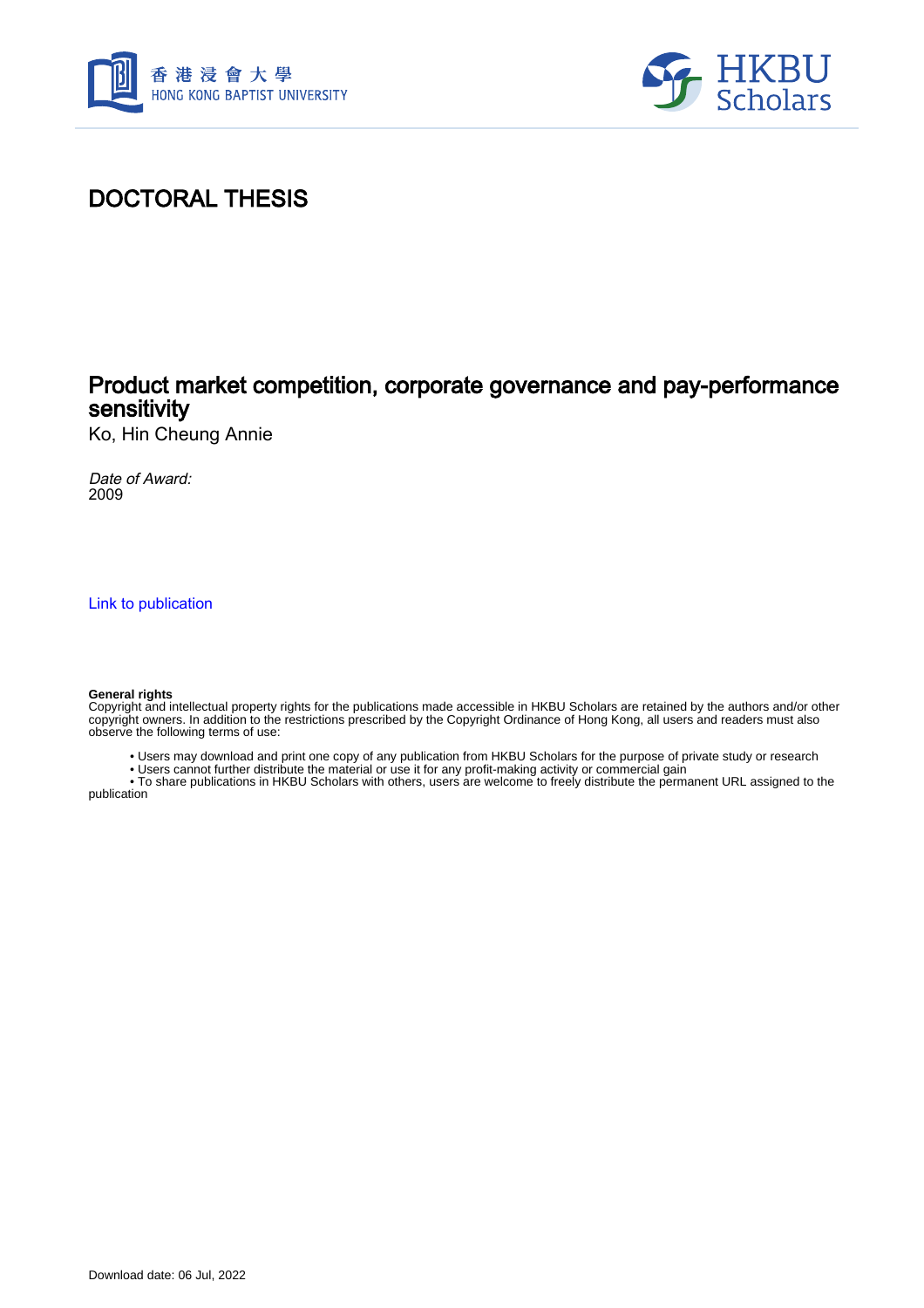# **Product Market Competition, Corporate Governance and Pay-Performance Sensitivity**

### **KO Hin-Cheung, Annie**

## A thesis submitted in partial fulfillment of the requirements

for the degree of

Doctor of Philosophy

Principal Supervisor: Prof. HAW In-Mu

Hong Kong Baptist University

July 2009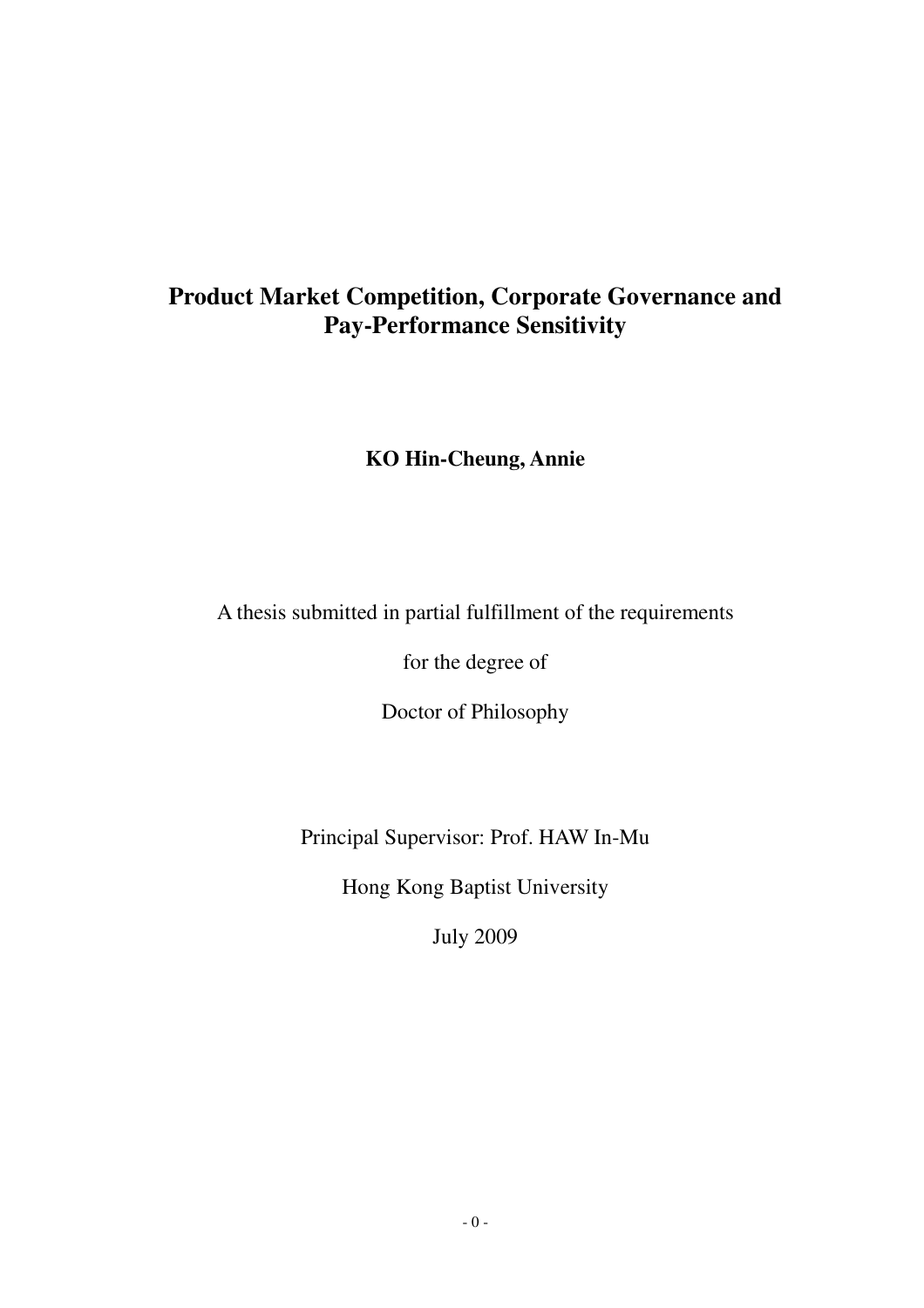#### **ABSTRACT**

This study examines how firm- and country-level governance mechanisms affect the association between industry competition and managerial incentives. Specifically, I examine how concentrated ownership structures affect the association between industry competition and pay-performance sensitivity. In addition, I investigate how different legal institutions affect the association between industry competition and pay-performance sensitivity. By using samples from four East Asian markets (China, Hong Kong, Singapore and Taiwan) for the 2001-2006 periods, I find that: (1) the positive association between industry competition and pay-performance sensitivity is significantly more pronounced in the non-concentrated ownership structure than in the family or state ownership structure. Industry competition leads to strong pay-performance sensitivity for widely-held firms but not for family- or state-controlled firms, suggesting that industry competition does not play governance role when firms are controlled by family or state; (2) in weak (strong) legal environment, the positive association between industry competition and pay-performance sensitivity is less (more) pronounced, indicating that country-level institutions dominate industry-level governance mechanisms in mitigating agency problems. The findings in this paper are importance for the literature on the role of industry competition, ownership structures as well as legal institutions.

#### **Keywords: Corporate Governance; Pay-performance Sensitivity; Industry Concentration; Ownership Structure; Legal Institution**